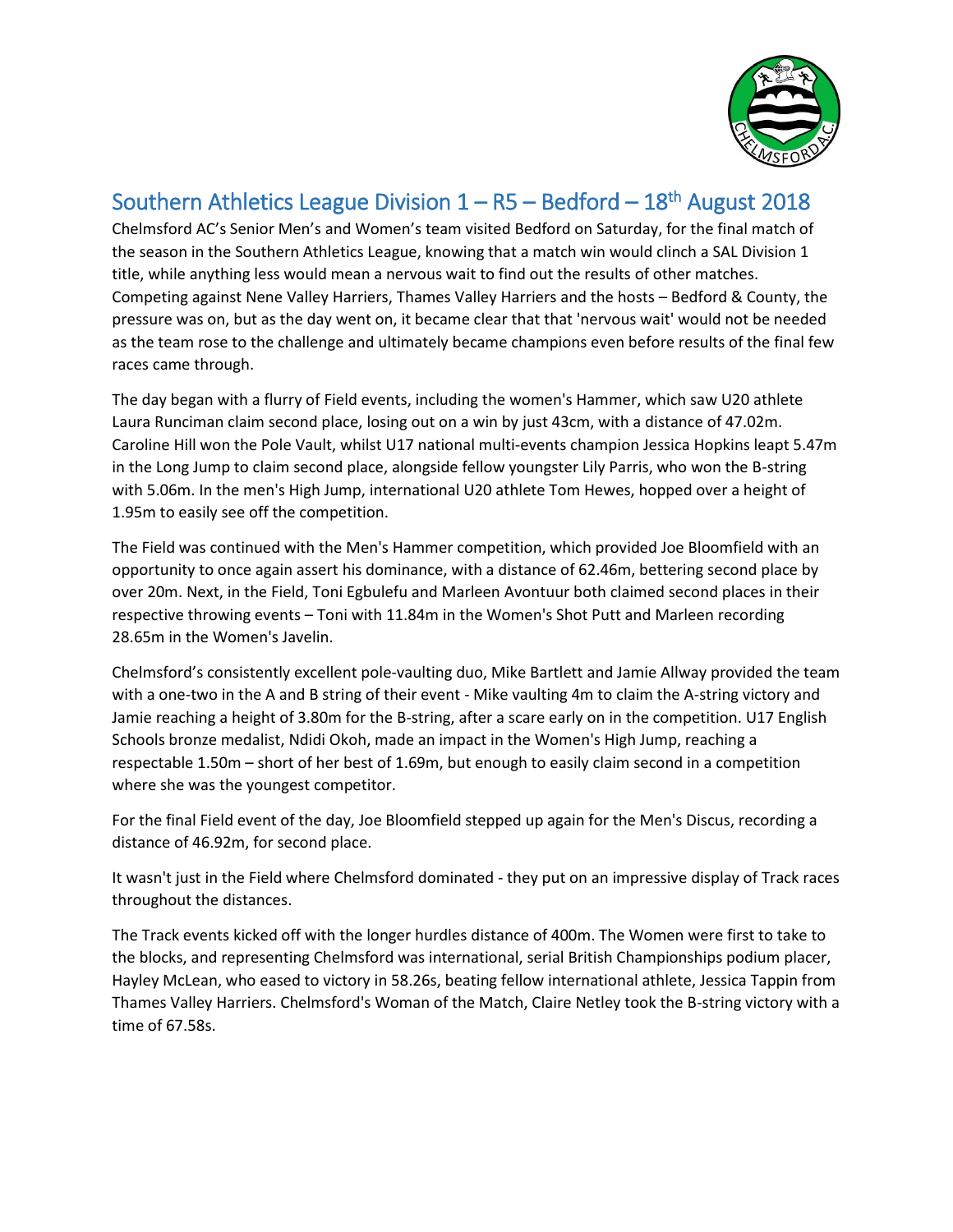

In the same event, the Men continued Chelmsford's fantastic start to the track day with Bradley Reed grabbing the victory in his less favourite of the two hurdle distances with 55.98s, followed by a superb Bstring second place by Chelmsford's Man of the Match, Luke Keteleers in 60.26s.

Once the hurdles were removed, the 800m runners lined up, starting with the Women's race, where it was a battle of the youngsters, with all competitors being U17. In the A-string Hannah Bolton came in second, recording a time of 2:24.41 before Faye Sweeting earned first in the B-string with 2:29.17.

The prestigious 100m followed, the Women achieving second in both A-string (Beatriz Melo in 12.72s) and B-string (Lily Parris in 12.99s).

The 400m was covered by Hayley McLean, this time without the obstacles, who obtained another firstplace finish in the A-string, dipping in at 56.44s. Erin Minton-Branfoot provided Chelmsford with maximum points in the women's 400m by following up with 59.23s in the B-string.

The female long-distance athletes were next to have their time on the track with the arduous 3000m. Just thinking about this distance would make most people need a lie-down, but Rosa Prideaux stepped up to the plate with her first ever 3000m race, and showed class with an easy win by just under a minute. Tracy Minton was the only B-string in the race and so claimed a valuable maximum points haul for the team.

Hayley McLean lined up again, for her third race of the day, this time over the shorter hurdles distance of 100m. This time she came second in 15.04s, joined again by Claire Netley, who added to her 400mH B win with another victory in the 100mH B-string.

The Men's 5000m race followed, with Ken Hoye gaining third in the A-string with a time of 17:41.84s. Following Ken home was Chris Youell who came in at second, completing the 12½ laps in 19:09.82s.

The hurdles were lined up once again for the Men's 110m race. Chelmsford's Bradley Reed, who is 15th in the UK for this season, dipped in second place with a very respectable time of 14.83s, with Luke Keteleers hot on his heels, in 16.77s, taking first-place in the B-string.

The half lap race of 200m was next up on the track. A couple of second-place finishes were in store for the women - Beatriz Melo coming in at 26.03s, quickly followed by Erin Minton-Branfoot with 26.39s.

1500m was the next opportunity for Chelmsford to pick up points. This gave U17 Martha Smith the opportunity to fix her place in the team for next season with a fantastic, tactical race combined with a superb sprint finish in the final 200m to win by over 20m. Her time of 4:46.18 was a PB. Georgia Tombs, another U17, finished in 5:09.41 to get second place in the B-string.

Chelmsford's favourite time of the day was up next - the relays. The Women were up first in the 4x100m, storming to victory in 50.84s. The Men rose to the marker set by the Women, to also run to victory with the quartet sending the rest of the team wild at the finish line as Nyakeh Duwai held onto a narrow lead down the finishing straight, to out dip his opponent in 45.25s.